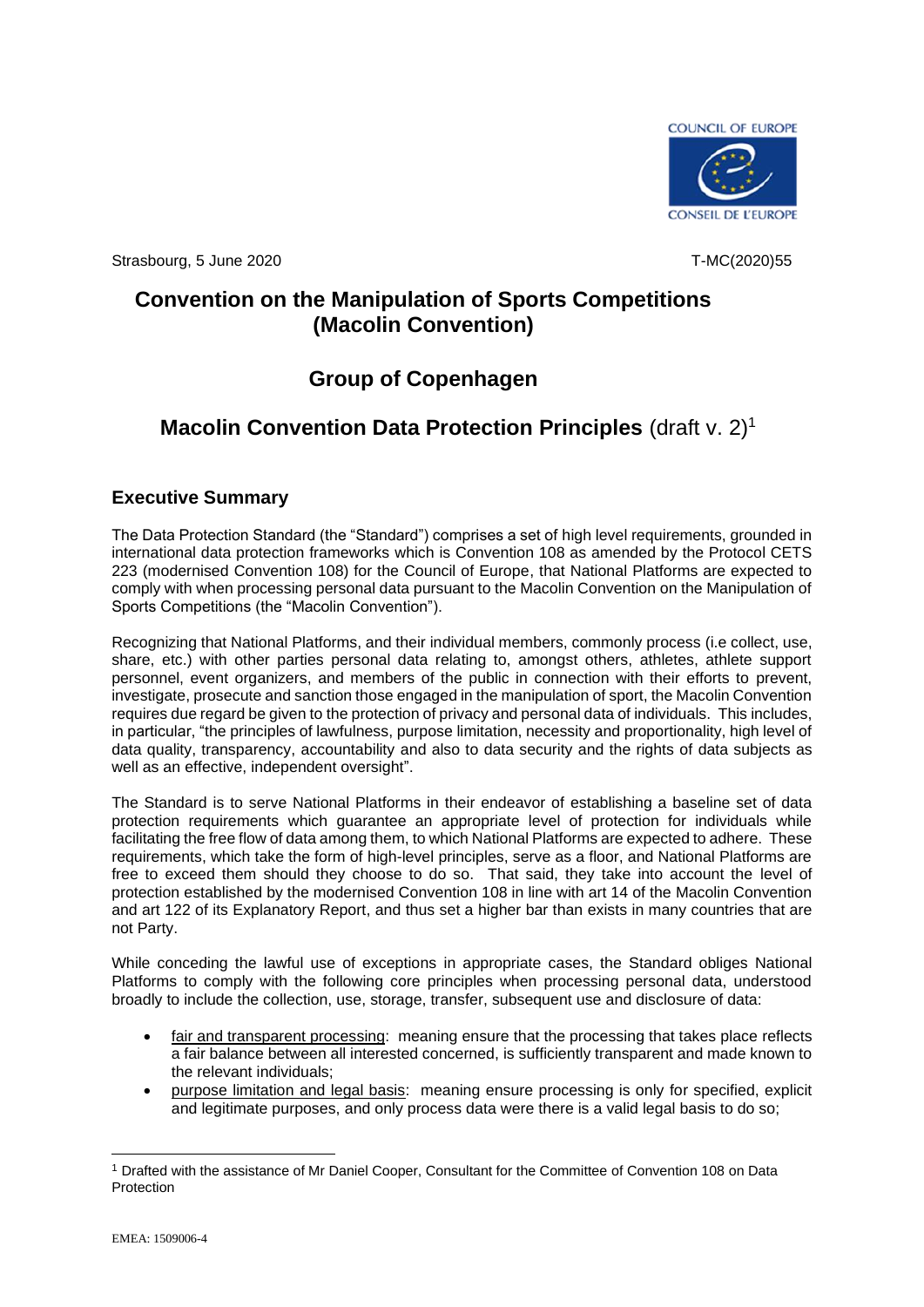- proportionality, integrity and retention: meaning only process data where it is necessary and proportionate to the legitimate aim pursued, adopt measures to maintain the a high quality of the data and delete data as soon as possible;
- rights of individuals: meaning respect rights individuals have in relation to their data, such as rights of access, correction, restriction and objection;
- disclosures and transfers: meaning protect data when disclosing or transferring data, and only do so where certain conditions are met;
- data security: meaning implement measures to protect data against accidental or unauthorized access by third parties, and notify competent authorities in the event a breach of security impacting data subject occurs;
- accountability: meaning take appropriate measures to comply with data protection obligations arising under law and keep internal records to demonstrate compliance with the Standard; and
- oversight and redress: meaning cooperate with supervisory authorities in relation to data protection matters, including the resolution of complaints by individuals.

It is expected that adherence to these basic principles will better align the practices of National Platforms with global data protection laws, and provide a basis for further, more detailed guidance to be developed by the Group of Copenhagen.

# **Introduction**

Referring to Article 14 of the Macolin Convention on the Manipulation of Sports Competitions, the Group of Copenhagen, has decided to address questions related to data protection arising from the exchange of information within and among National Platforms.

Following from the Diagnosis Report [document T-MC(2019)53], the present document is meant to serve as a tool to help ensure "*that ongoing action against the manipulation of sports competitions comply with relevant national and international personal data protection laws and standards….*"

This Data Protection Standard ("Standard") sets out data protection principles the undersigned National Platforms and other data controllers agree to abide by and respect when carrying out any personal data processing (including personal data sharing activities), both independently and in cooperation with other National Platforms or third parties, in furtherance of the aims of the Macolin Convention.

The Standard is to be sent to the Committee of Convention 108 for its official opinion and possible further guidance in the framework of an agreement between the GoC and the Committee of Convention 108 in assisting Parties to the Macolin Convention and other interested stakeholder to comply with their legal obligations on the basis of the modernised Convention 108.

# **Data Protection Standard**

# **1. Purpose and Objective**

The purpose of this Standard is to better ensure that National Platforms, and their constituent members, collecting, sharing and processing personal data pursuant to the Macolin Convention and its Explanatory Report do so in a manner that conforms with commonly applied data protection rules and principles.

The following principles are based on Convention 108 as modernised by the amending Protocol CETS 223 (Modernised Convention 108), as the international standard in the field of the protection of personal data and provide a set of common core standards shared by Parties to the Macolin Convention and are without prejudice to any data protection requirements that exceed or go beyond the present principles under applicable national laws.

# **2. Definitions**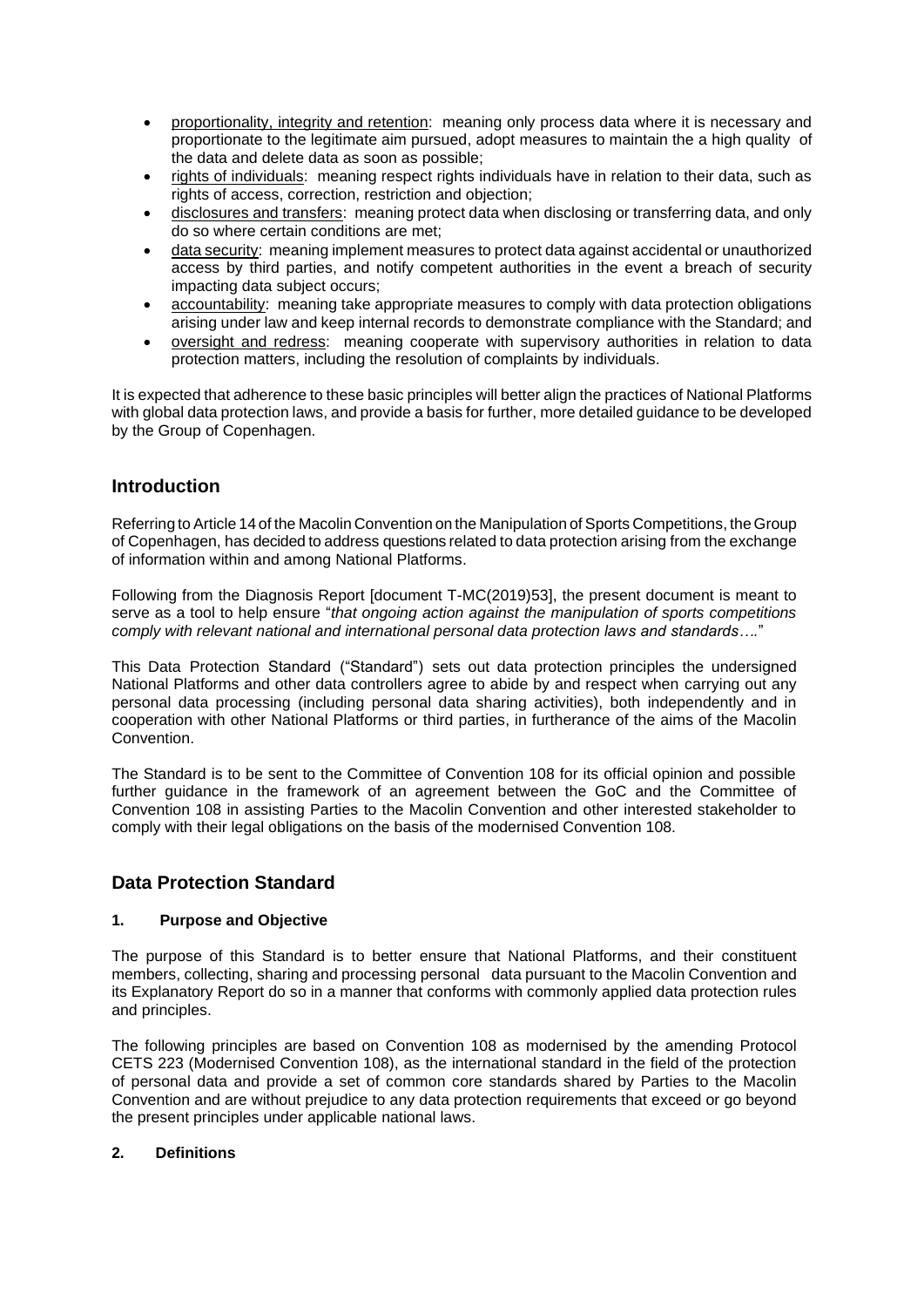For the purposes of this Standard:

- a. "personal data" means any information relating to an identified or identifiable individual ("data subject");
- b. "data processing" means any operation or set of operations performed on personal data, such as the collection, storage, preservation, alteration, retrieval, disclosure, making available, erasure, or destruction of, or the carrying out of logical and/or arithmetical operations on such data;
- c. Where automated processing is not used, "data processing" means an operation or set of operations performed upon personal data within a structured set of such data which are accessible or retrievable according to specific criteria;
- d. "controller" means the natural or legal person, public authority, service, agency or any other body which, alone or jointly with others, has decision-making power with respect to data processing;
- e. "recipient" means a natural or legal person, public authority, service, agency or any other body to whom data are disclosed or made available;
- f. "processor" means a natural or legal person, public authority, service, agency or any other body which processes personal data on behalf of the controller.

# **3. Fairness and Transparency**

The National Platforms will process personal data fairly and transparently. This includes, in particular informing data subjects about the purposes of any data processing that occurs, the identity of data controller(s) (or the equivalent concept under applicable data protection laws), ), the legal basis and the purposes of the intended processing, the categories of personal data collected, to whom it will be disclosed, the rights of the data subjects and the means to exercise them, how to contact the National Platform with any inquiries or complaints, how to obtain redress and the possibilities and means offered for limiting use and disclosure of personal data as well as any necessary additional information in order to ensure fair and transparent processing of the personal data.

#### **4. Purpose Limitation and Legal Basis**

The National Platforms will process personal data only for specified, explicit and legitimate purposes, and will not use it for purposes incompatible with the purposes for which it was originally collected. For the avoidance of doubt, processing for statistical or research purposes will be deemed compatible with any original processing that takes place subject to appropriate safeguards.

The National Platforms will only process personal data to the extent that it has a valid legal basis to do so. Data processing shall be carried out (including, but not limited) to comply with a legal obligation, fulfil a contractual obligation owed to the data subject, pursue a legitimate interest of the data controller or of a third party (except where such interests are overridden by the interests or fundamental rights and freedoms of the data subject), or with the free, specific, informed and unambiguous consent of the data subject.

In addition, the National Platforms will only process sensitive personal data<sup>2</sup>, as defined under applicable laws, in line with article 6 of the modernised Convention 108, when it is provided for by law, and where appropriate safeguards and measures complementing these principles (for instance, the explicit consent of the individual concerned) are in place, that are proportionate to the risk presented by the processing and that prevent or minimise the privacy risks to individuals, especially the risk of discrimination.

# **5. Proportionality, Integrity and Retention**

The National Platforms will limit their processing of personal data to what is necessary and proportionate given the purposes for which they process data and will use all reasonable means to keep personal data accurate, complete, up-to-date and reliable for its intended use.

<sup>2</sup> Special categories of data (sensitive data) are defined in article 6 of the modernised Convention 108 as: genetic data; personal data relating to offences, criminal proceedings and convictions, and related security measures; biometric data uniquely identifying a person; personal data for the information they reveal relating to racial or ethnic origin, political opinions, trade-union membership, religious or other beliefs, health or sexual life.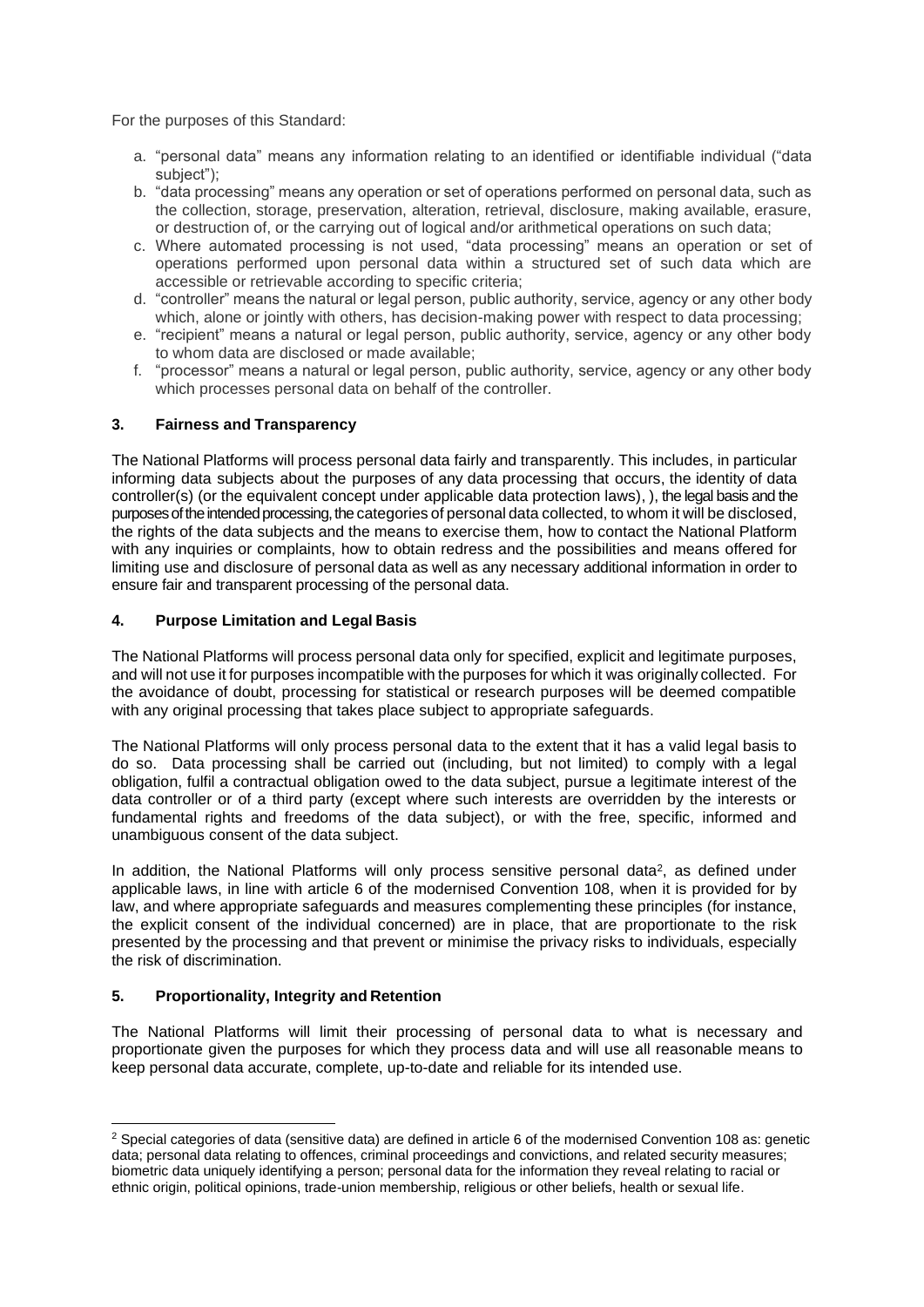The National Platforms will take all reasonable steps to ensure that any incorrect or inaccurate personal data is erased or rectified without delay. Personal data must be kept for no longer than is necessary given the purpose or purposes for which it is processed.

# **6. Rights of Individuals**

The National Platforms will ensure the processing of requests that data subjects make in relation to their rights, such as rights relating to access, correction, restriction or objection as enshrined in article 9 of the modernised Convention 108. The National Platforms will only engage in solely automated decision-making involving personal data that may have legal or equivalent effects on the individual where provided for by applicable laws and will allow individuals to request a human intervention when there is a decision made by the National Platforms that significantly affects him/her without having his/her views taken into consideration.

The National Platforms will respond to requests aiming at obtaining knowledge of the reasoning underlying data processing where the results of such processing are applied to the data subject.

# **7. Disclosures of Personal Information between members of the National Platform**

National Platform members will only disclose Personal data to other members of the same National Platform where the disclosure serves the purposes of the Macolin Convention to eliminate sports manipulation and is in accordance with applicable data protection laws and this Standard.

The National Platform members will only disclose Personal data to other stakeholders, outside the National Platform, for a legitimate purpose, on a case-by-case basis, and only if there are lawful grounds for doing so, such as where required by law or compulsory legal process (including disclosures to law enforcement, tax, immigration or other authorities in connection with the performance of their statutory functions), to protect the interests of the National Platform, or with the free, specific, informed and unambiguous consent of the individual concerned. The minimum amount of Personal data shall be shared given the purposes to be served by the disclosure.

The use of cooperation agreements, memoranda of understanding and similar safeguards are encouraged and shall be used to ensure that an appropriate level of protection of personal data is guaranteed to the greatest extent possible, and the National Platforms shall refrain from disclosing personal data where they reasonably believe the recipient cannot or will not comply with these Principles.

# **8. International Transfers**

The National Platforms in a state that is party to Modernised Convention 108 will transfer personal data to another National Platforms or third parties residing in another state that is also party to Convention 108 according to provisions laid down in it, notably in its article 14.

The National Platforms will only transfer or disclose personal data internationally, whether to other National Platforms or third parties, in accordance with applicable law and where an appropriate level of protection based on the provisions of the modernised Convention 108 is ensured. An appropriate level of protection can also be guaranteed by the law of the receiving state or by ad hoc or approved safeguards provided by legally binding and enforceable instruments.

Personal data can also be transferred in specific cases where the data subject has given free, specific, informed and explicit consent, including being informed of the risks arising in the absence of appropriate safeguards; or where the specific interests of the data subject require such transfer; or where there are prevailing legitimate interests, in particular where important public interests will be served by the transfer or the transfer is provided for by law and constitutes a necessary and proportionate measure in a democratic society.

# **9. Data Security**

The National Platforms will implement appropriate administrative, technical, and physical measures to protect personal data from accidental or unauthorised access, destruction, loss, use, modification or